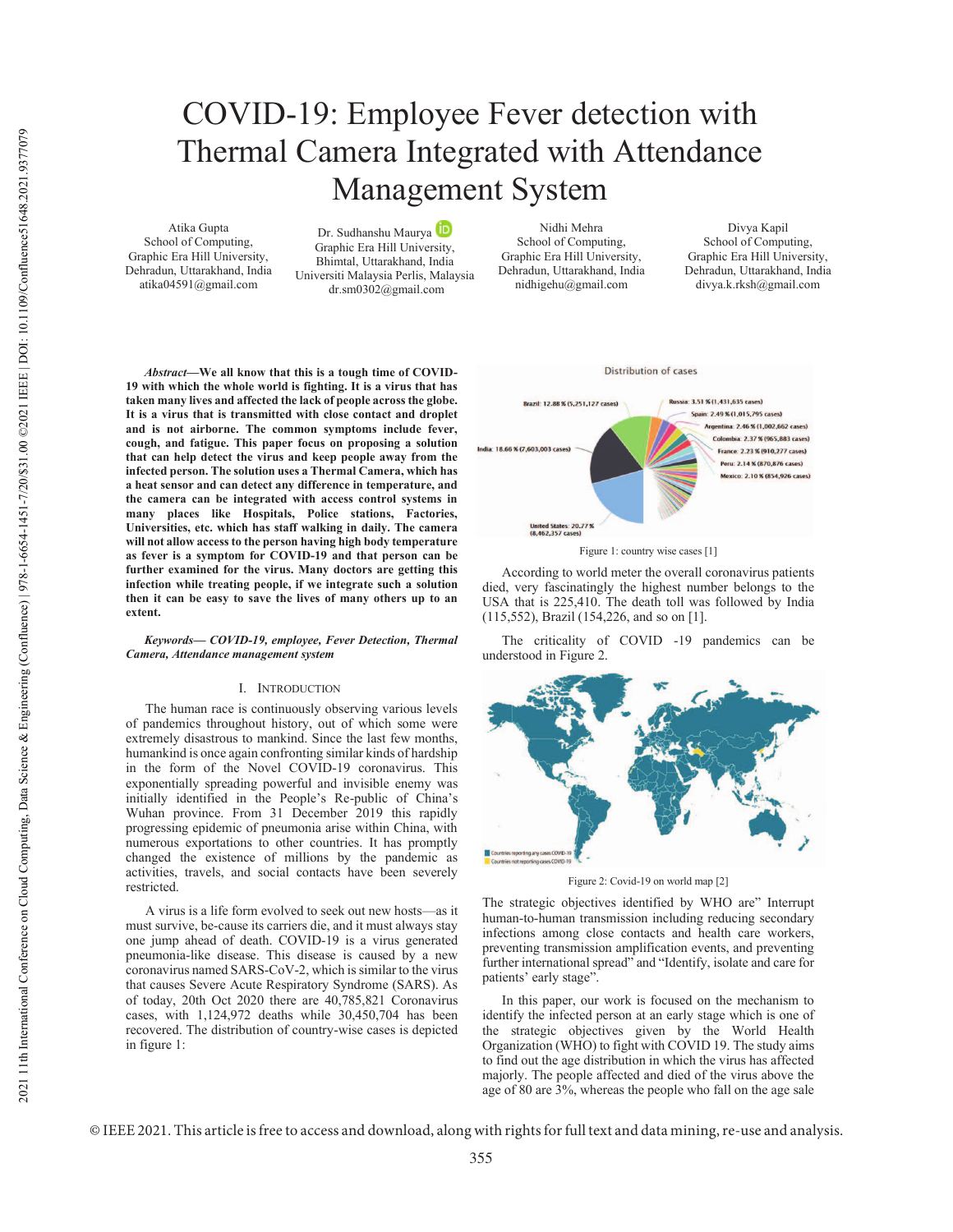of 30-79 are the most affected people covering around 87% of the total cases which is a huge percentage, the people who fall between 20-29 are 8%, and on the age scale of 10-19 the percentage is 1% and below 10 also it is 1% only. It is seen that the people who are affected the most are from ages 30-79 and the age of the working people falls mainly between 20-60 which is near. So, the model we proposed holds the utmost significance as it can catch hold of a common symptom i.e., in the employee which can save more people from being affected [3].

This paper is categorized into five sections. In section II we discuss the brief literature review. After that in section III, we discuss the COVID 19 effects of workers. We discuss framework in section IV in which we present an idea to control COVID 19 in Stage I and Stage II by using strict screening measures by using thermal cameras. The scenario is explained with the help of the flowchart. In section V we discuss the comparison between different vendors /companies based on temperature, accuracy, and distance parameters. Finally, we conclude our paper in section V.

#### II. LITERATURE REVIEW

Various research work has emphasized the use of thermal cameras for fever screening at the airports for the purpose of restricting the travelers with high body temperature as they may endanger other passengers traveling in the period of the high risk of infection. The emphasis is on 3 main objectives here  $[4]$ ,

- 1) To determine the relationship between the core body temperature and those given by the thermal cameras. The results fluctuate because a per-son may possess elevated body temperature, and several other features like the humidity can become the hurdle in predicting the correct body temperature. So, as a result, we must choose the skin with high temperature to predict the correct result, and to avoid too many false positives, for example, the inner canthi of the eye can be chosen.
- 2) They also found a limitation that during the early and the later stages of fever the infected person does not possess a high body temperature and so he will not be picked by the camera.
- 3) The incorrect installation of the camera can also cause inaccurate results due to poor focus, long-distance from an object, and poor camera quality. So, the object must be near, and the resolution of the camera should be high enough.

The thermal camera technology is mounted inside a smart helmet in combination with IoT for monitoring and checking the real-time data. The working de-tails are that the helmet is having 2 cameras, one is the thermal camera for fever screening, one optical camera to gather information about the face detected, and it relates to an application [5]. Once a user is found with high body temperature, his details are sent to the health officer including the coordinates where he is currently. The detection of fever using thermal cameras is contact-less and time-efficient, unlike gun thermometers.

In the research work of a Kumar, A., et al., a model is proposed with the use of AI in different forms to make it easy to identify infected people, deliver food and services without human contact, thermal cameras for fever screening, the use of drones to disinfect public places, and more at this time of the pandemic. The focus is on the role of modern technology to quell COVID. The use of radiology images using AI to diagnose a disease in early stages as the coronavirus test are expensive, the abnormal respiratory patterns are also seen as a symptom and can be detected using the disease tracking system, prediction of a patient's health, and above all awareness and social media is helping to make people aware of all the facts which are important such as wearing a mask and washing hands regularly [6]. The use of technology to detect the disease dynamics helps in understanding the criteria which aid the spread of the virus.

The rapid fever screening at this pandemic is conducted with the use of infra-red thermography which is used to detect the infrared energy which is transmit-ted from an object and convert it into temperature. Here a total of about 176 people/subjects is recruited and the period was 20-days. The various parts of the face are scanned for obtaining the IRT reading from about 0.5 to1.5m and were then compared to the body temperature obtained using the traditional fever measurement methods such as mercury thermometer. After this, the resulting data has been fed into the correlation and regression analysis. As a result, it was observed that IRT reading gave the most precise result from the side of the face and was consistently determining the body temperature. This system can be implemented at the Airports and border crossings to check the travelers for high body temperature [7].

A new framework is proposed in the research work of Maghdid, H. S., et al., to detect COVID-19 which is based on a smartphone just by using sensors. The workflows of the solution are like first the symptoms should be realized which includes fever, fatigue, and dry cough. The framework tries to differentiate the normal fever with the level of fever of COVID based on the built-in sensor. A set of sensors is used whose reading is also set to detect the symptoms which exist in coronavirus disease. Also, algorithms are applied to these reading to check the human-health. There are four separate layers discussed in this paper, an input layer for reading sensor data, sensor configuration layer, analyzing symptoms to know disease layer, and finally, predict the diseased layer. The different sensors take data input like the temperature, the fatigue can be detected by the camera and the walk patterns, and finally, with the help of different sensors, the disease can be detected. The solutions prove to be cost-effective as it just uses the smartphone and the sensors which are today used by everybody [8].

A study was conducted to observe all the patients who were having symptoms of the coronavirus and were admitted to the hospital. All the required data was collected using the standardized methods and the researchers also interacted with the patients or their family members for getting the necessary details. In this study, it is observed that most of the patients were men [73%] amongst which 32% were having an underlying disease such as diabetes, hypertension, and cardiovascular disease. Also, 66% of these people were exposed to the seafood market. The symptoms include fever [98%], cough [76%], fatigue [44%], and the less common symptom were headache and diarrhea [9].

Getting a meaningful and accurate body temperature was always a matter of concern for mass fever screening. For this purpose, a reliable source of the hu-man body is required to obtain the temperature, and the fact should be kept in mind that the skin temperature does not solely depend upon the core body temperature but is affected by lots of other factors which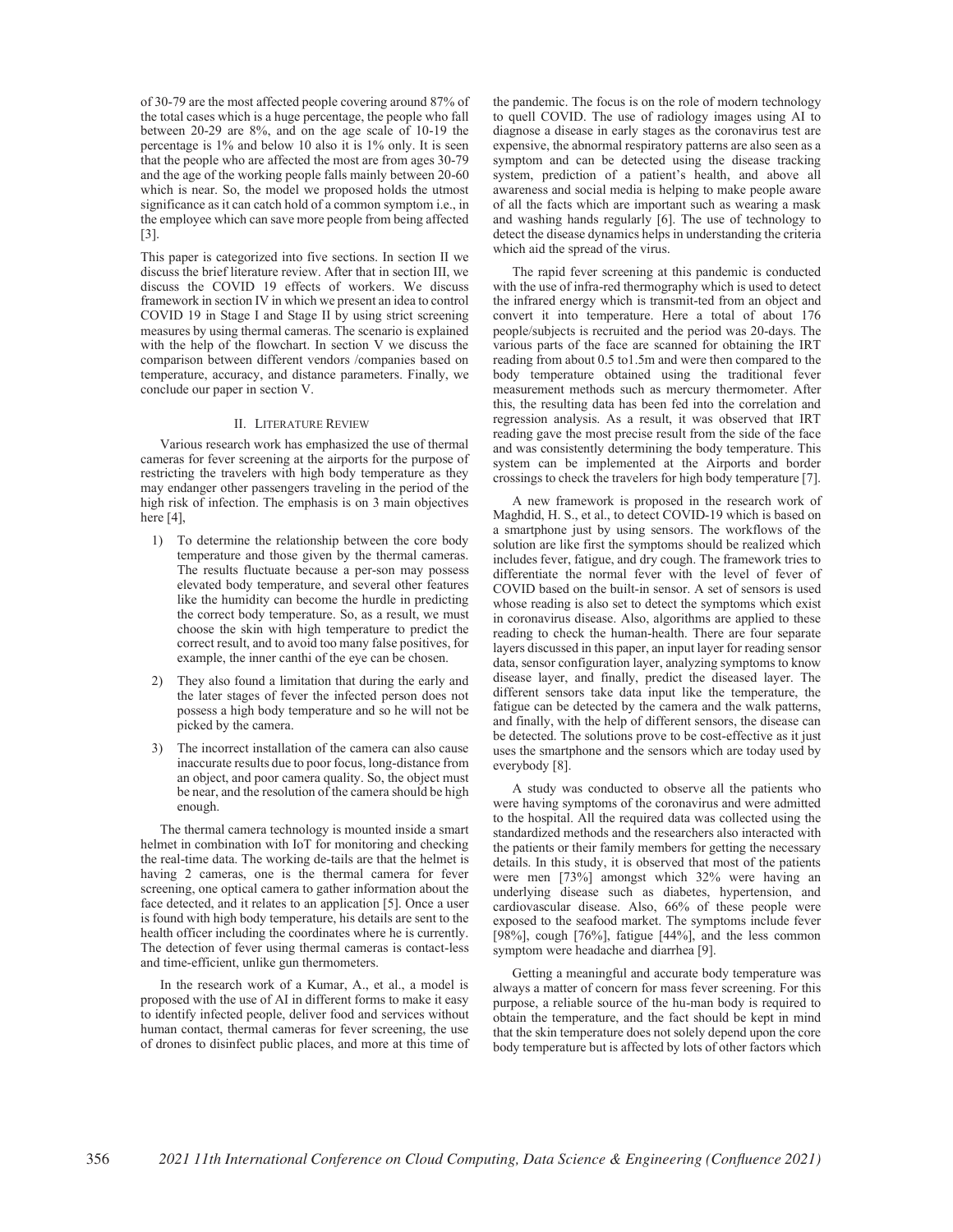include the environment. With the use of a camera, it should not happen that the false-negative rate grows because with the growth of the false-positive rate the sense of false security will grow. The efficiency and accuracy of thermal cameras are evaluated while mass screening for fever. The methods which were applied are Biostatistics using regressing and ROC curve and the results clearly say that the use of thermal cameras is the major and correct tool for mass fever screening [10].

The thermal screening has been used for fever screening and the ism was to check how effective it is in detected the pandemic. For this purpose, two datasets have been collected, the first one had the cases which were detected at the early stages and were positive and the second contains the suspected candidates who were screened for fever at the airport. The actual sensitivity of the fever was detected, and the performance of the thermal scanner was also estimated. Upon arrival, it was observed that the results depend on how correctly we detect fever and how properly the Thermo scanner works. Some cases took medicine just be-fore the arrival to suppress the fever, in that case, the infected person does not fall into the detection but is still infected. S, to conclude the scanning itself is not sufficient for detection it is just a criterion [11].

The study is conducted to detect the coronavirus in early stages with the help of machine learning. The method which was used was the CT images of the abdominal of the patient. The CT images are then analyzed to check what different behavior the virus shows in contrast with the other virus. The detection used four different datasets by taking the patches of the CT images. The cleaning of data was done for feature abstraction. The machine learning algo that was used is the SVM (Support Vector Machine) algo with 2-fold, 5 and 10 fold cross-validation implementation of the classification. The parameters which were used are the sensitivity, accuracy, precision, and F-score to evaluate the complete process. It was also found that the best classification was done with 10-fols cross-validation with the accuracy of 99.68% [12].

AI has proved itself in the field of Medical sciences and now the tools with the help of machine learning are being used for the identification and decision-making process. The tools driven by AI hold the capability to identify the nature of the outbreak and forecast the behavior across the globe. For predicting such emergencies, the traditional learning approaches do not work so there was a need to implement active learning which involves the learner in determining what data it will be trained upon. Besides Active Learning the other model used is the cross-population train/test AI-driven model so that the automatic detection of the virus becomes possible. There is another model under the scope which is multitudinal and multimodal data that helps to support decision making [13].

In the research work of Nguyen, et al., a survey on how AI has proved to be life-changing to us in our day-to-day lives and how it is now contributing to-wards this pandemic. The various areas where AI has proved itself is the medical image processing using Deep Learning, a 3-D model for is introduced to take the volumetric CT images for Coronavirus named as COVNet using neural networks and the model produced about 86% accuracy. The use of AI with IoT has been widely used which includes the sensors from the smartphones to check the temperature, the use of thermal cameras that can be installed in smart cities to control the breakout by checking the mass fever which is a common

symptom for the virus. Likewise, Machine Learning has also been used with the classifiers fed with the data from different countries which helps the authorities to take decisions based on the results predicted from ML [14].

It is observed that Computed Tomography (CT) is widely used to the method of detecting the coronavirus using imaging. The proposed study aims to find a model using deep learning which can be used to interpret the images of CT relieving the task of expert radiologists and contributing towards controlling the epidemic. This purpose a total of 46,096 images were taken from 106 admitted patients which include 51 confirmed cases and 55 patients from other diseases. The images were scanned under the model built to see the accuracy of the result compared to the radiologists. It was found that the model has a sensitivity of 100%, a specificity of 93.55%, and an accuracy of 98.85%. With the help of this model, it was seen that the reading time of the radiologist is decreased by 65% [15].

CT images taken of the patients proves to be very promising in detection and follow-up of the disease and deep learning algorithms can be designed to do the same. The study aims to develop an AI-based tool for detection and tracking of Coronavirus which can be used to differentiate the people who are infected from others. There were many datasets collected from all over which also include the dataset from the Chinese infected area and there are various 2D and 3D deep learning models used which consumed and modified the existing AI models. Several experiments have been conducted to check the performance of the model to detect the positive patient by giving a score called "Corona Score". The result analysis shows that the model gives an accuracy of 95%, sensitivity of 98.2%, and specificity of 92.2% [16].

The focus of the study conducted by Prasse, B., et al., is the prediction of the future course of the pandemic so that decisive actions must be taken to control the pandemic. A network-based model is composed to check the interaction between the cites to predict the prevalence of coronavirus in every city. For this the procedure is divided into 3 steps,

- 1) The confirmed cases data is pre-processed to get the time series of viral state for each city,
- 2) Next using the time series an unknown spreading estimate is taken,
- 3) The estimated result is a model which we can iterate n times to get the future behavior.

It was found that the network-based model predicts more accurate results as compared to the prediction model for each city individually [17].

With the increase in the popularity of IoT devices and sensors used for public surveillance, there is a major focus on machine vision at this time of the pan-demic. The sliding window approach (which is a binary classifier) in machine vision has gained major popularity. The area which is exposed from head-to-shoulder of the human body is an important region that can be used to detect previously before the use of a thermal camera for fever detection. One of the issues that are seen with the use of thermal cameras is analyzing the nature and the im-age quality in the real-world scenario as it may cause obstruction [18]. Another remarkable research by Mohammed et al., proposed the use of IoT for fever screening because fever is a common symptom has using IoT the diagnosis can be made less human interactive. The use of thermometer guns makes it vulnerable for the person checking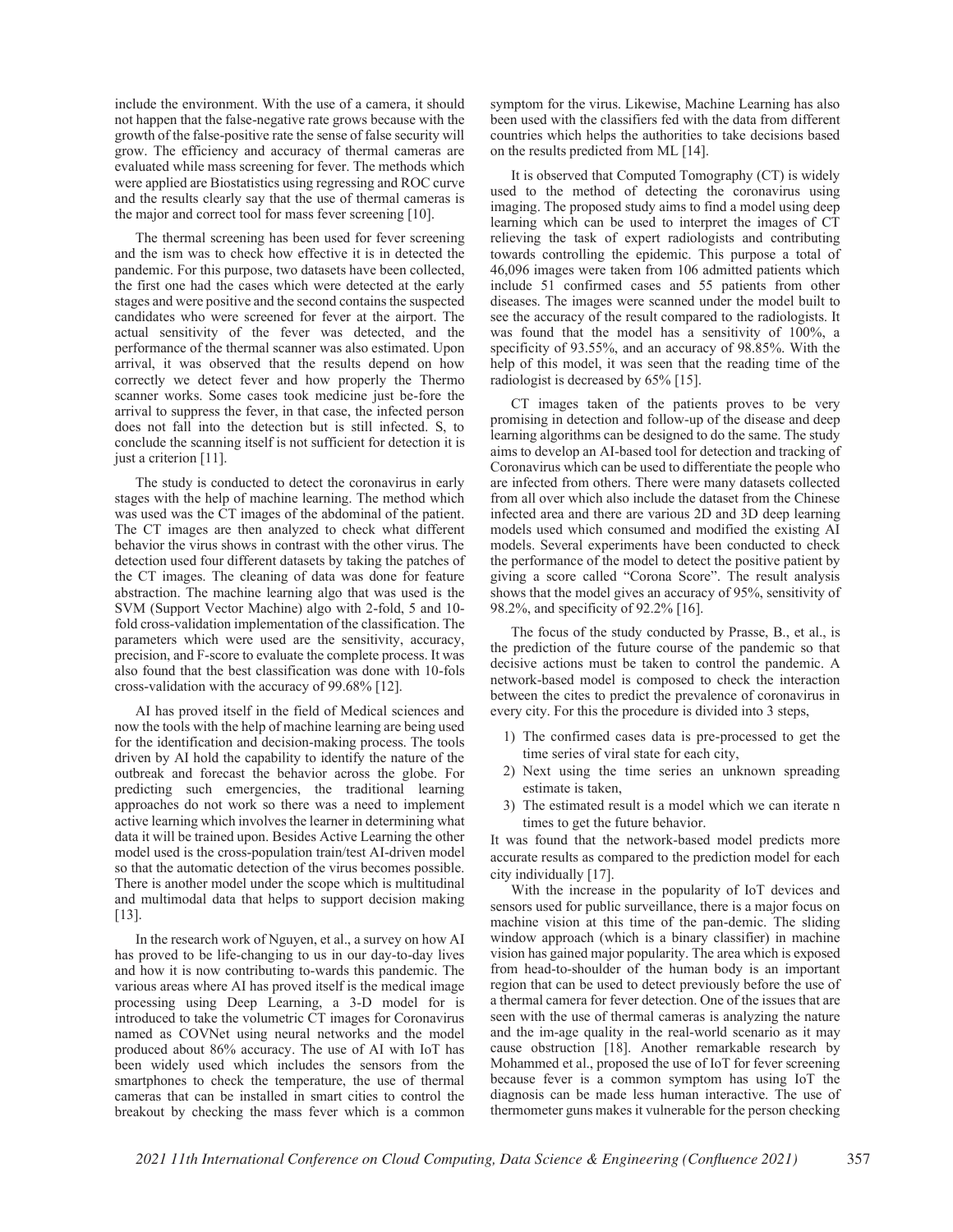the temperature as he is also exposed to high risk, also it is not suitable for mass screening. So, the use of Drone is depicted to screen people for fever. Also, the use of Virtual Reality is shown to make the checking less human interaction so that there are fewer people exposed to it. A drone camera is sent to the suspected area with the thermal camera installed in it, the suspected area is scanned with the help of thermal camera to check whether there is a person with high body heat or not if somebody is found with high body heat than the suspects face images are taken with the help of an optical camera, and also the location is captured using the GPS and the location of the suspect is sent to the health officer with the live video streaming. The use of technology proves to give an extraordinary guarantee and has potential to fulfill the demand of the healthcare unit [19].

The study takes X-ray imaging as one of the mediums for COVID-19 detection. A deep learning model is created which can read the X-ray images which relieves the pressure on radiologist at the same time. 260 images were taken into GitHub and Kaggle for model development which includes the images from 130 positive patients and 130 normal X-rays. It was found that the proposed model achieves an accuracy of 100%, %, and sensitivity of 100% and specificity of 100% which greatly decreases the reading time of the radiologist [20].

The use of IoT cannot be neglected with collaboration to the healthcare units to control this pandemic. The technology not only increases patient satisfaction levels but also decreases the readmission rate in the hospitals. IoT helps in providing rapid treatment for the patients and the research endeavor discusses twelve important applications. IoT is defined as a collection of hardware/software/ network connectivity any other smart devices to collaborate them and provide support in data bifurcation and data collection. IoT enabled devices can help monitor the heart rate, the temperature, the glucose level, and many other parameters of the patient which reduces contact with the patient and in-crease the efficiency of the staff. It lists down some of the key features why IoT is important which includes [21]:

- 1) Cost-effectiveness
- 2) Minimized chances of mistake as human are prone to errors most of the time.
- 3) Effective control
- 4) High-ranking treatment
- 5) Intensified diagnosis.

IoT seems to be an efficient way to screen, diagnose, and treat the patient.

One more research endeavor proposes to use machine learning algorithms to identify the coronavirus in combination with the mobile phone-based survey. It focuses on the immediate quarantine of the person who has travel history recently with the help of web-survey conducted online. The data collection help in initial screening and early recognition of the person under infection. Artificial Intel-ligancy has been used to classify the people and put them under the category of high-risk, moderate-risk, negligible-risk, and no-risk. And finally, we quarantine the people who fall under the category of high-risk to decrease the chance of spread. The use of AI and deep learning has proved to be very effective in the field of medical sciences for diagnosis and decision making. The algorithms used can be elaborated further to recognize the individuals who might show mild symptoms of infection [22].

A model is proposed which find out the total number of new positive cases daily at different intervals of time and they have different contribution to infection suspect. Based on past days confirmed cases, a multiparameter model is proposed which sets the infection rate of the past few days into groups with time as the differentiating parameter. When the data is categorized into groups it is feed to the,

- 1) Computational ISI model for the calculation of infection rate,
- 2) LSTM model to calculate the deviation estimation of the infected cases and
- 3) To the NLP model to understand and extract features from the relevant news of various cities and countries. The AI-based model for predicting COVID-19 with the help of embedded NLP gives important information that is given by the government or the participation from the public in predicting the disease.

The prediction model has shown high consistency with the actual positive cases which shows that the model can be used to predict the transmission laws and developing trends among the public [23].

The research endeavor discusses about the SARS which was an epidemic in the ear 2003. It was also having the common symptom fever which also is a symptom for COVID and like COVID it was also an inflectional disease transmitted from one person to other. A person with a temperature of more than 38℃ is considered for having a sign of the disease so, fever screening was a standard protocol for all the people visiting hospital etc to reduce the risk of infection. For identifying the fever thermal cameras were used for mass screening. Use of thermal cameras is a less time-consuming process and requires less contact between the patient and the doctor [24].

The trend of detecting fever using the thermal camera has shown that there is data inadequacy on normal and a febrile subject. The study is conducted on 191 children out of which 173 were normal and the rest were febrile, and the purpose was to provide some data which can be used by the infrared screening system for future recognition of febrile and normal children. The major areas which were used to take the temperature were axilla using clinical thermometer, tympanic ear temperature, temperature of the inner eye canthi and the temperature of the forehead. There was a good correlation found between the axilla and the inner canthi of eye and showed the potential for future thermal screening fever detection [25].

The study shows that after the SARS pandemic, thermal fever screening solutions were deployed in the airports, but these are expensive and nor portable, so a system was developed which was compact and cost-effective to screening the people for fever. The technology used was micro electrical mechanical system which had silicon wafers fabricated. The maximum temperature of the face was having a correlation between the axillary temperature. The proposed solution was promising to screen the people in pan-demic [26].

After SARS in 2003, fever screening using thermal cameras has become popular to keep an eye on the infectious person and control the pandemic. But it was observed that measuring the facial temperature alone cannot help in identifying the infected person to a great extent as it is influenced by several other factors such as environment,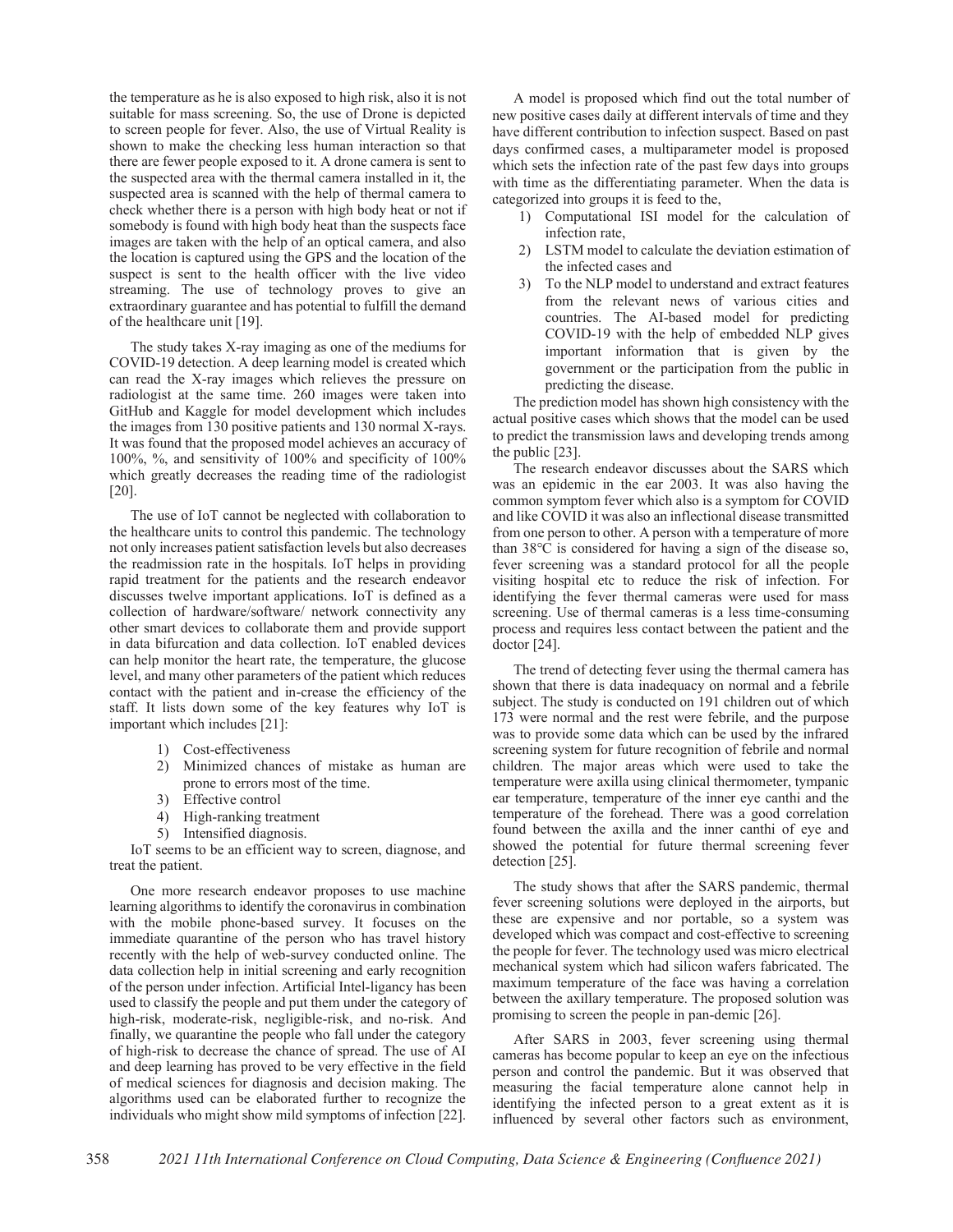humidity etc. So, a compact radar-based system can be used with the thermal cameras which measures the respiratory and the heart rate of the patient to better detect the disease [27].

# III. EFFECT OF COVID-19 ON EMPLOYEES

Certain sectors are continuously providing the services despite the total lock-down. These services include the health care workers: the doctors, the nurses, the cleaning staff, the police, the bankers, etc. These are the essential and emergency services that have to function, and the people are paying a big price and the effects are devastating. For example, the whole hospital staff is gathering daily and serving the people. In this situation, there are chances that these people them-selves can get affected and in turn on not being detected and affect many others. These people have put their own lives in line to save many others at the time of this coronavirus pandemic, due to which many have died, and thousands are test-ed positive [28].

With the solution provides we can detect a common symptom which is fever using the thermal cameras, and if the person is detected with a temperature high-er than normal then the person will not be granted access. Once a person is detected with high body temperature, he/she can be taken into further observation to check whether the person is positive for the virus or not. In this way, if the person is positive then we are restricting him to enter the workplace premise which may help in saving many working at the same place [29].

## IV. FRAMEWORK TO DETECT AN AFFECTED EMPLOYEE

The framework includes the idea where we are trying to find out a common symptom of coronavirus COVID-19 which is fever. We are trying to detect a high temperature of the employee using a thermal camera, and if a person is having a high temperature, he is not allowed to enter the office premise and is kept under further observation [30].

# *A. Methodology*

A complete scenario which we are using for this idea that is our proposed model is depicted in figure 3. Here, one Access Control System is used which is having a Thermal Camera integrated with it. Access Control Systems are the security solutions that are these days found in many places like Universities, Industries, Factories, and many more to verify the identity of the employee so that no unauthorized person is allowed to enter the premises.



Figure 3: Proposed Model Thermal Cameras are solutions that are used to sense the temperature of the human body. These cameras are so smart that if you are carrying a hot cup of coffee along with you, it will not be misguided and will give approx. accurate results. These two solutions are integrated so check that if a person is having a high body temperature that means he/she is suffering from fever. Fever is considered to be a major symptom of COVID-19 hence we can retain that person from entering the office premise and can take him to further observation to check whether he is positive or not. The chances are the person happens to be a negative for coronavirus which is good, but in case he is a positive person, then we are successful in keeping him away from many people who could be infected otherwise.

When a person stands straight in front of this thermal Camera integrated Access Control System, First the Thermal Camera sense the temperature of the employee, if the temperature is high then the employee is not granted access and is sent back or the login process is aborted for that employee, and on the other hand if the temperature is normal than the control is transferred to the Access Control System.

 When the control is transferred to the Access Control System after getting a green signal from the Thermal Camera, it starts further processing which includes querying the database for the record of the person. If the person is found in the database of the system, he is granted access. As we are giving this solution in the scenario of COVID-19, we emphasize not using the Biometric Access Control System as many people touch the same. It is advised to use the Face Recognition system or the Retina Scan for this purpose to avoid many people touching the same surface. The solution is only suited for the places which have the record of its employees, because then only we can integrate it with the Access Control System. This is not suited for places such as Malls, Theatres, Metro Stations, etc. The solutions are proposed to help the emergency worker who is working at the time of complete lockdown also like Hospitals, Police Stations, Banks, and others. Thermal Cameras are also used these days on airports so bifurcate the people having high temperature. But there it is a manual task to watching the camera and bifurcating the people which may fail because of the human error like the person keeping an eye on the camera might miss some of the people. Such type of errors is removed in the case of automatic solution which is proposed as it does not involve the human and so no human error can occur.

The scenario is also explained with the help of the flowchart given, shown in figure 4.

- The person stands in front of the system, the temperature is read by a thermal camera.
- If the temperature is less than 99°F, then the control is sent to the Access Control System.
- If the temperature is more than 99°F, the process is aborted, and the employee is not granted to access the workplace.
- Access Control System checks for the record of the employee in the database.
- If the record if found, then the employee is granted to access the workplace.
- If the record is not found, the employee is not allowed to enter.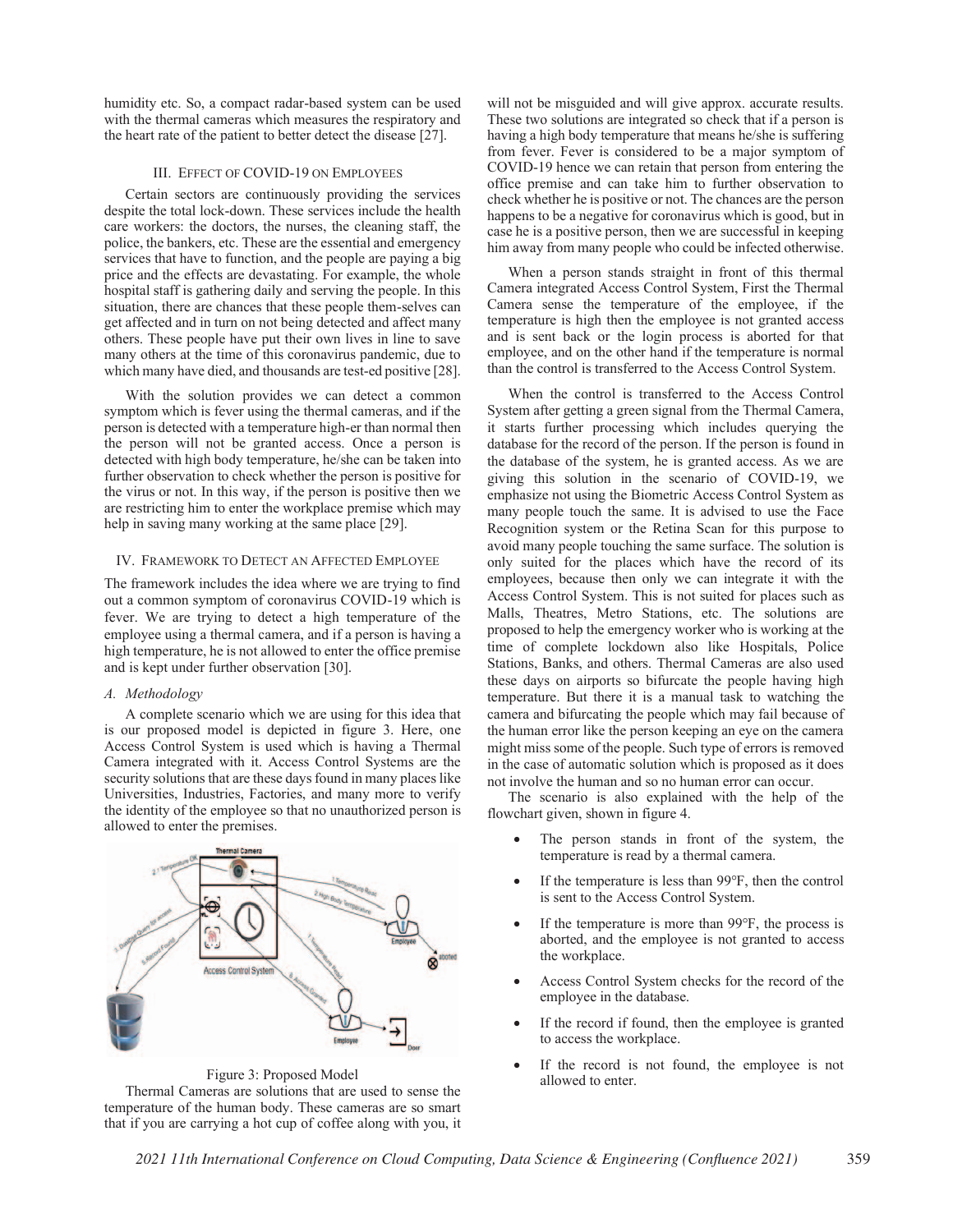

Figure 4: Flow chart

# *B. Advantages of the Proposed Model*

Thermal Cameras are currently being used in Airports to scan the people traveling and coming from foreign cities to check their body temperature. At the time of this pandemic, it is important to keep infected people away from other people because the disease spreads with a rapid rate increasing the death rate day by day.

Use of thermal cameras at the airport is not an automated task, it involves a hu-man effort to check the camera constantly and look for people who are being alarmed. The advantage of this model is that the human effort of constantly looking at the camera is removed as we have integrated it with the access control system. The system in addition to giving alarm for the people having a rise in the body temperature will not be allowed access inside the office premise which reduces the risk of an infected person entering and infected many others.

## *C. Comparitive Study*

 Table 1 shows a comparison chart between the different vendors / companies who are into these types of products.

TABLE I. COMPARISON CHART

|                 | <b>Different products</b>       |                                  |                                  |
|-----------------|---------------------------------|----------------------------------|----------------------------------|
| <b>Features</b> | <b>Hikvision</b>                | Dahua                            | <b>ZKTeco</b>                    |
| Temperature     | $30^{\circ}$ C - $45^{\circ}$ C | $30^{\circ}$ C - 45 $^{\circ}$ C | $30^{\circ}$ C - 60 $^{\circ}$ C |
| Accuracy        | $\pm 0.5$ °C                    | $\pm 0.3$ °C                     | $\pm 0.3$ °C                     |
| Distance        | $0.5 - 1.5$ m                   | $0.3 - 0.7m$                     | $30 - 50$ cm                     |

### *D. Future Scope*

 So far, we have discussed the advantages of the model proposed. But there are certain limitations to the model currently which may include the accuracy of the camera. The Thermal Camera which we are integrating here does not give the ac-curate measurement because of the installation faults, it gives the measurement approximate values. It is correct to a certain extent, but it is not perfect. The future scope of it is that the camera can be advanced to give accurate results. The accuracy issues of the camera can be worked upon and removed to give a better and correct result. Also, there may be conditions when an infected person does not show an increase in the body temperature and therefore will not be picked by the solution proposed and will be allowed to enter the premise. In the same way, there may be situations when the person is recovered from the infection and still shows an increase in body temperature and therefore will not be allowed to enter.

# V. CONCLUSION

Coronavirus disease (COVID-19) is a transmittable disease. It is a new virus that is why it is known as a novel coronavirus. There is no vaccine available to stop COVID-19 till the current date. It is a situation that is affecting everyone's life. We are focusing on employee situation. In this paper, we propose a solu-tion that can detect the higher temperature of the employees. Our solution is based on the thermal camera which is integrated with an access control system of the organization. The employee with a high temperature will not be allowed to enter the organization. He may be infected with COVID-19 and this person can be further examined. We have discussed its advantages and future scope. There are some limitations like the camera accuracy and situations which are not in control like an infected person not showing the higher temperature or uninfected person showing increased temperature. But with little limitations, this solution can help in employee safety.

#### **REFERENCES**

- [1] https://www.worldometers.info/coronavirus/ [Accessed on  $20<sup>th</sup>$  Oct 2020]
- [2] https://www.cdc.gov/coronavirus/2019-ncov/global-covid-19/worldmap.html [Accessed on 15<sup>th</sup> Aug 2020]
- [3] Zunyou Wu, Jennifer M. McGoogan, Characteristics of and Important Lessons From the Coronavirus Disease 2019 (COVID-19) Outbreak in China, JAMA. 2020, Vol. 323, Issue: 13, pp. 1239-1242. doi:10.1001/jama.2020.2648
- [4] Mercer, James B., and E. Francis J. Ring. 2009. "Fever Screening and Infrared Thermal Imaging: Concerns and Guidelines." Thermology International 19 (3): 67–69.
- [5] Mohammed, M. N., Halim Syamsudin, S. Al-Zubaidi, A. K. Sairah, Rusyaizila Ramli, and Eddy Yusuf. 2020. "Novel Covid-19 Detection and Diagnosis System Using IoT Based Smart Helmet." International Journal of Psychosocial Rehabilitation 24 (7): 2296–2303. https://doi.org/10.37200/IJPR/V24I7/PR270221.
- [6] Kumar, A., Gupta, P. K., and Srivastava, A. 2020. "A Review of Modern Technologies for Tackling COVID-19 Pandemic." Diabetes and Metabolic Syndrome: Clinical Research and Reviews 14 (4): 569– 73. https://doi.org/10.1016/j.dsx.2020.05.008.
- [7] Chan, Lung-Sang, Giselle T. Y. Cheung, Ian J. Lauder, and Cyrus R. Kumana. 2006. "Screening for Fever by Remote-Sensing Infrared Thermographic Camera." Journal of Travel Medicine 11 (5): 273–79. https://doi.org/10.2310/7060.2004.19102.
- [8] Maghdid, H. S., Kayhan Zrar Ghafoor, Ali Safaa Sadiq, Kevin Curran, and Khaled Rabie. 2020. "A Novel AI-Enabled Framework to Diagnose Coronavirus COVID 19 Using Smartphone Embedded Sensors: Design Study," 1–7. http://arxiv.org/abs/2003.07434.